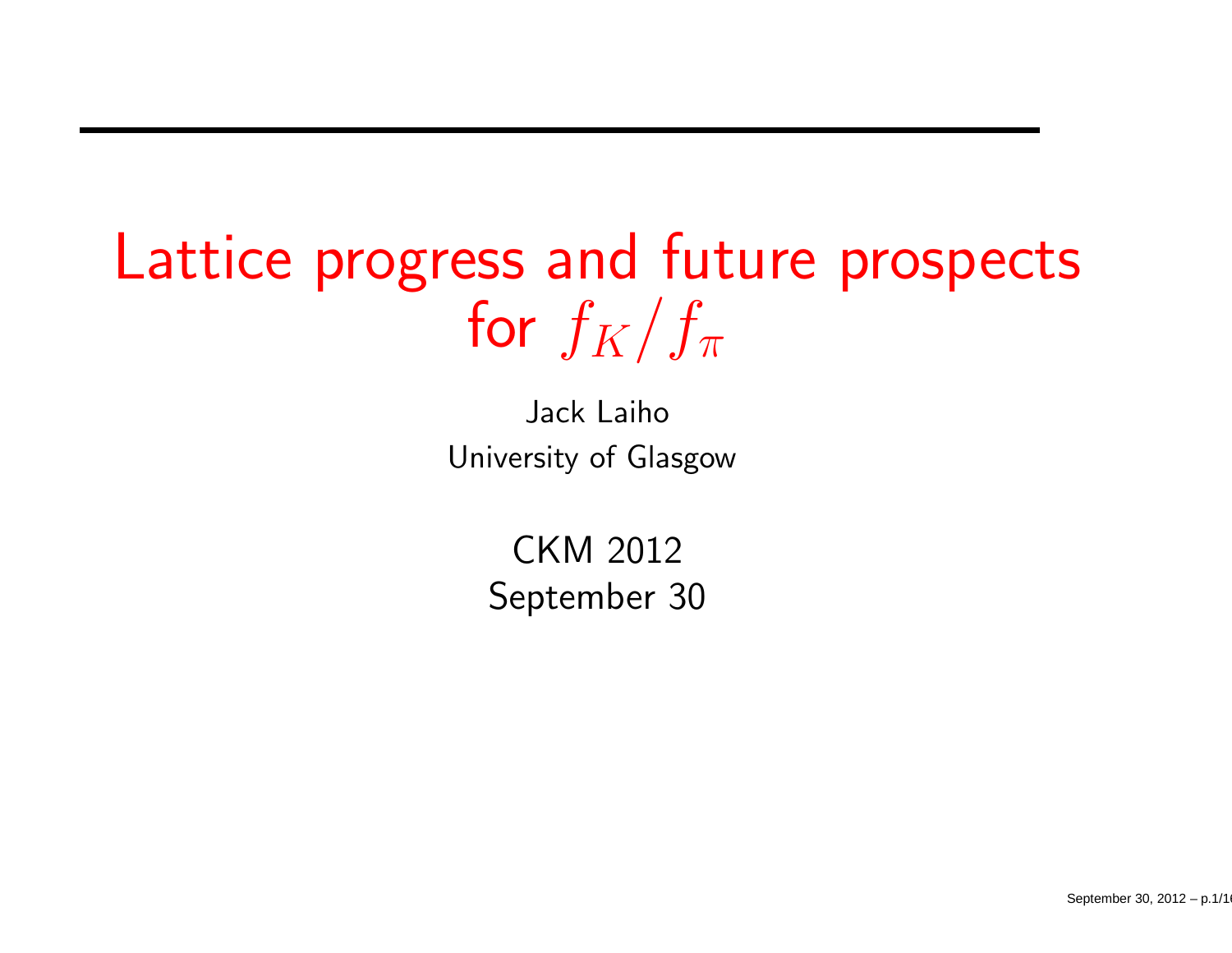#### **Leptonic decays**



$$
\frac{\Gamma(K \to \ell \overline{\nu}_{\ell})}{\Gamma(\pi \to \ell \overline{\nu}_{\ell})} = \left(\frac{|V_{us}|}{|V_{ud}|}\right)^2 \left(\frac{f_K}{f_\pi}\right)^2 \frac{m_K \left(1 - \frac{m_\ell^2}{m_K^2}\right)^2}{m_\pi \left(1 - \frac{m_\ell^2}{m_\pi^2}\right)^2} \left[1 + \frac{\alpha}{\pi} (C_K - C_\pi)\right] \tag{1}
$$

 $\Gamma = (\text{known factor}) (\text{CKM factor}) (\text{QCD factor})$  (2)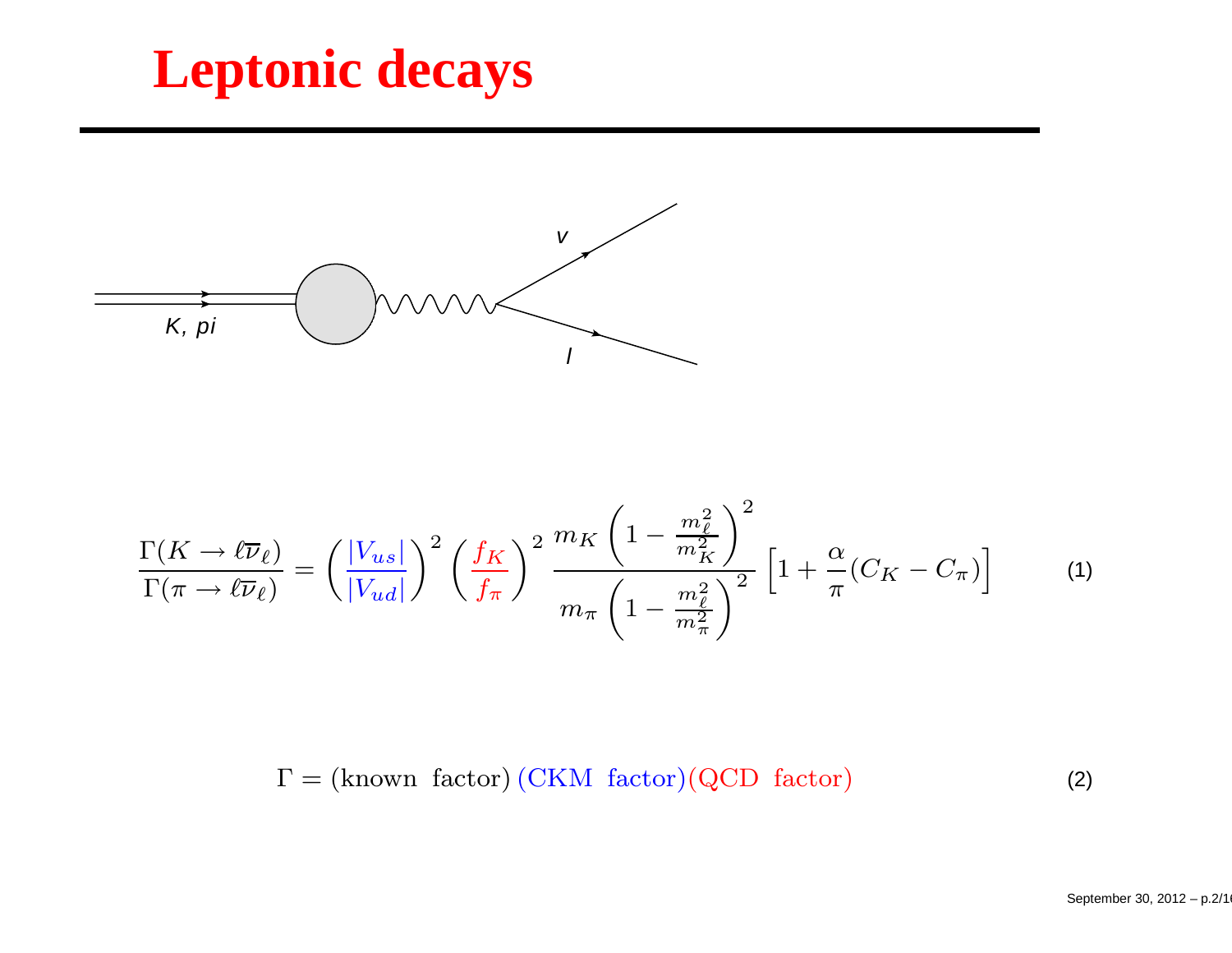#### **Lattice Errors**

Because QCD with physical quark masses is <sup>a</sup> nonlinear multiscale problem $(\Lambda_{QCD} \approx 100-200$  MeV,  $m_{u,d} \approx 2-6$  MeV,  $m_b \approx 4.3$  GeV), it is very expensive to simulate at the physical quark masses.

- 1.) Statistics and fitting
- 2.) Tuning lattice spacing,  $a$ , and quark masses
- 3.) Finite volume effects
- 4.) Extrapolation to continuum
- 5.) Chiral extrapolation to physical up, down quark masses
- 6.) Quenching. Uncontrolled!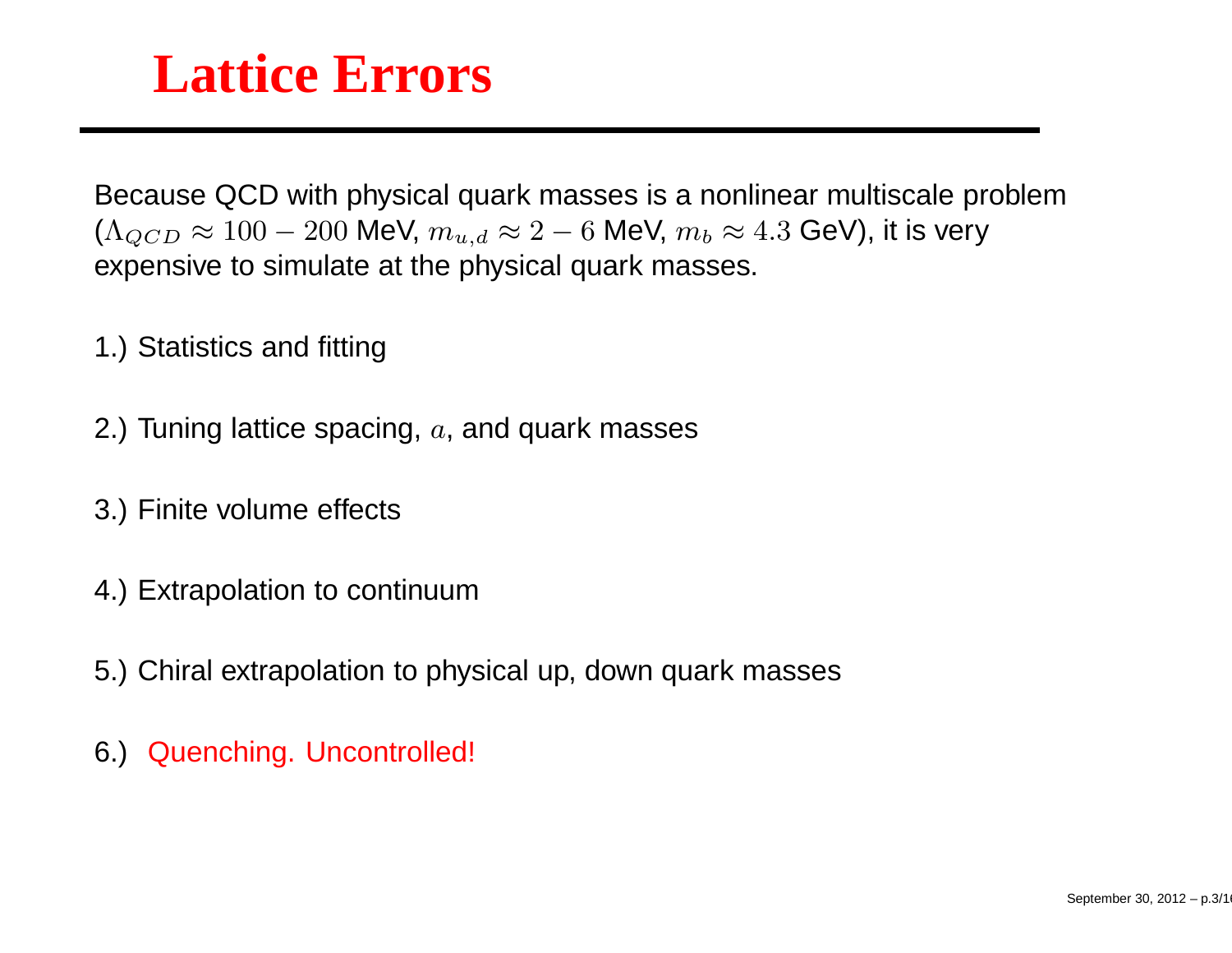## **Example Chiral Extrapolation**



(MILC, hep-lat/0407028)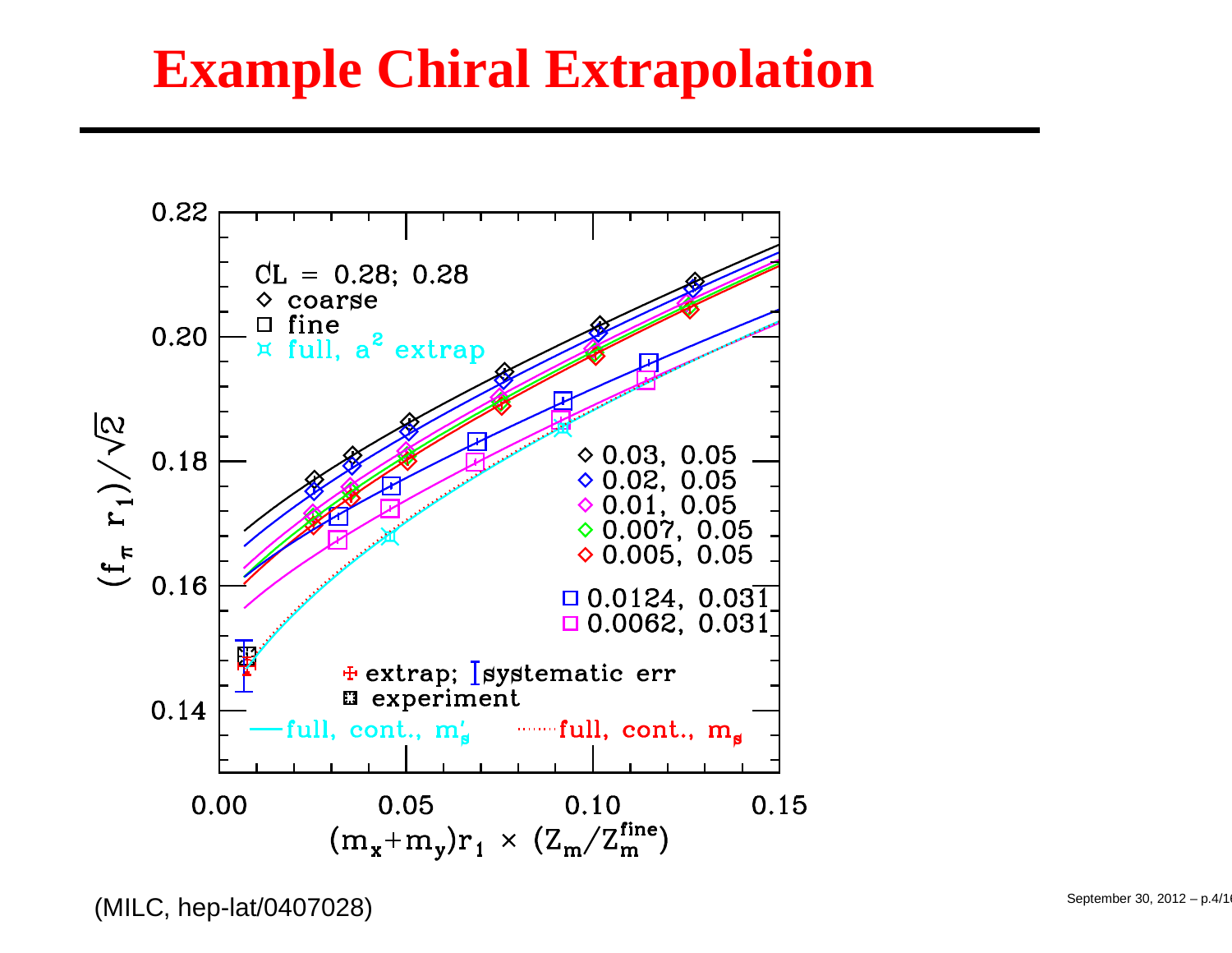# **Light Hadron spectrum**

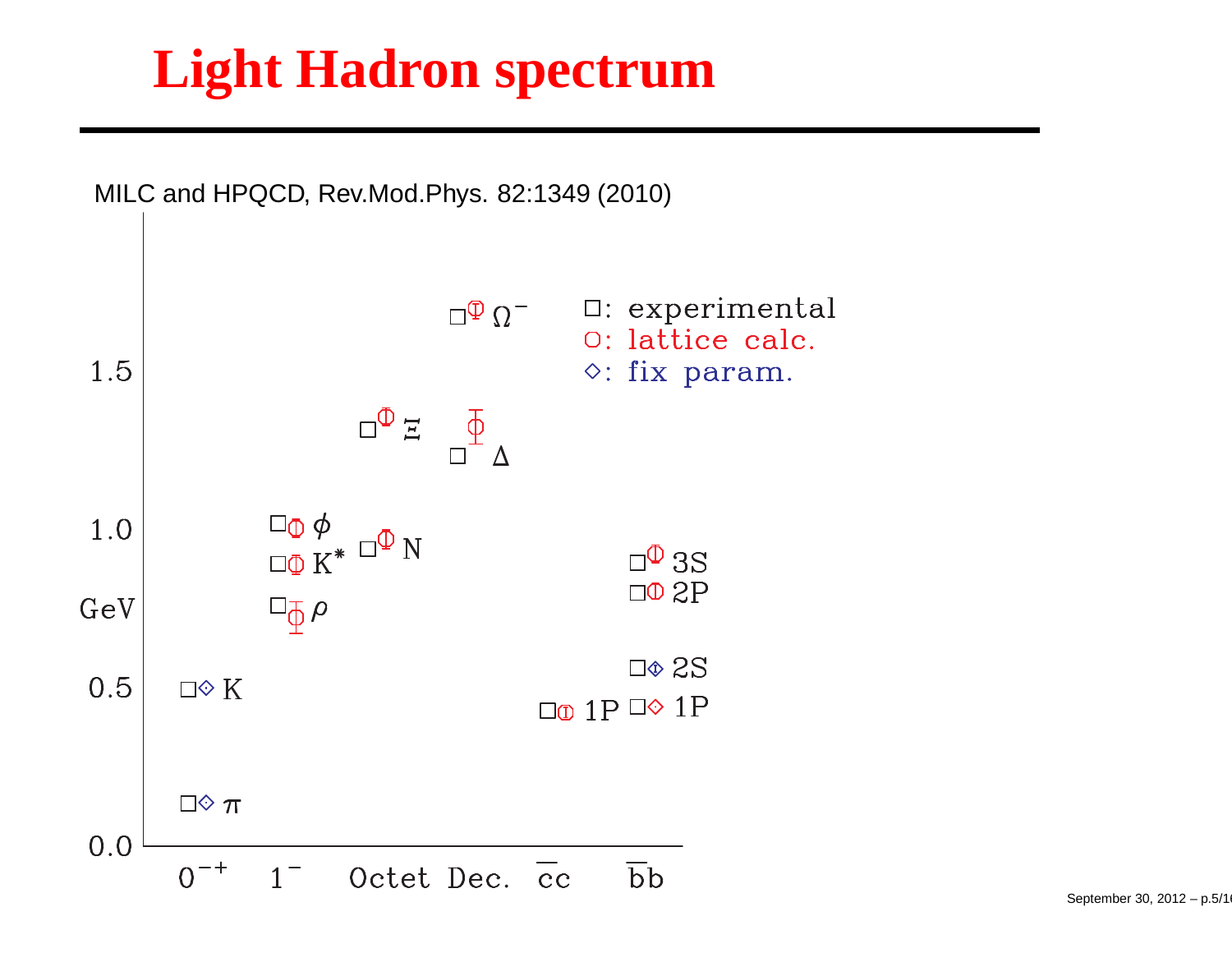# **Strange quark mass**

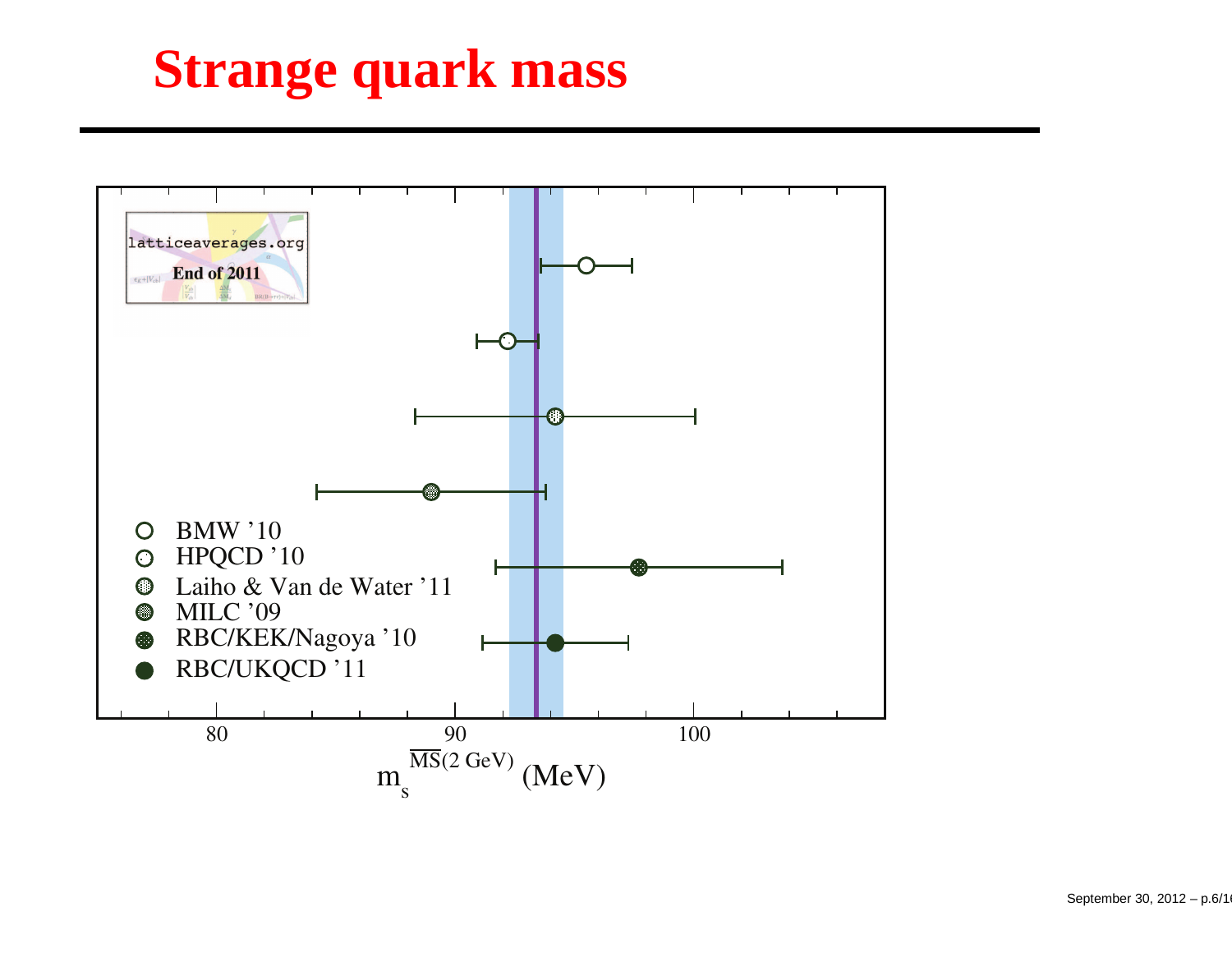# **Light-quark mass**

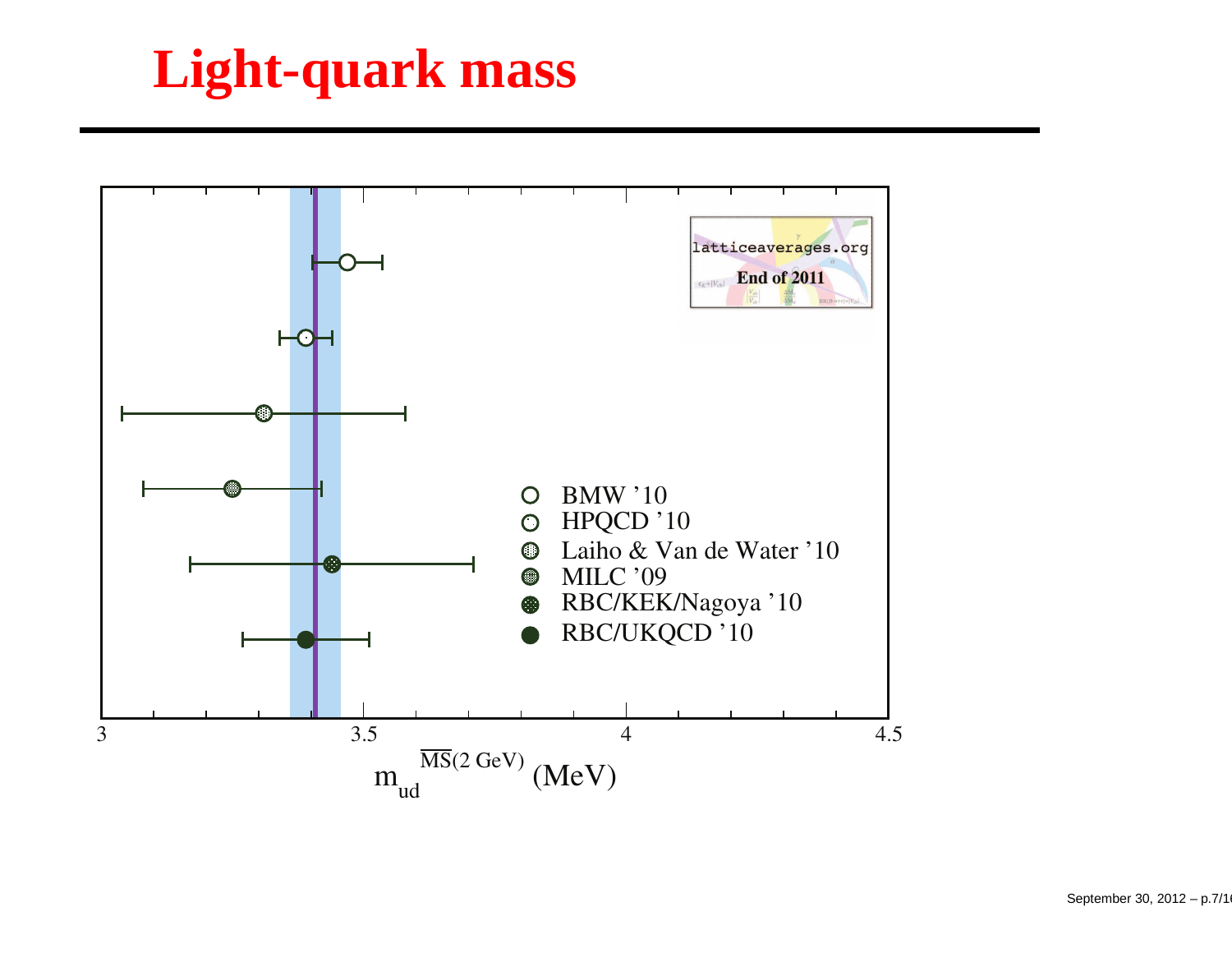#### **Quark-mass ratio**

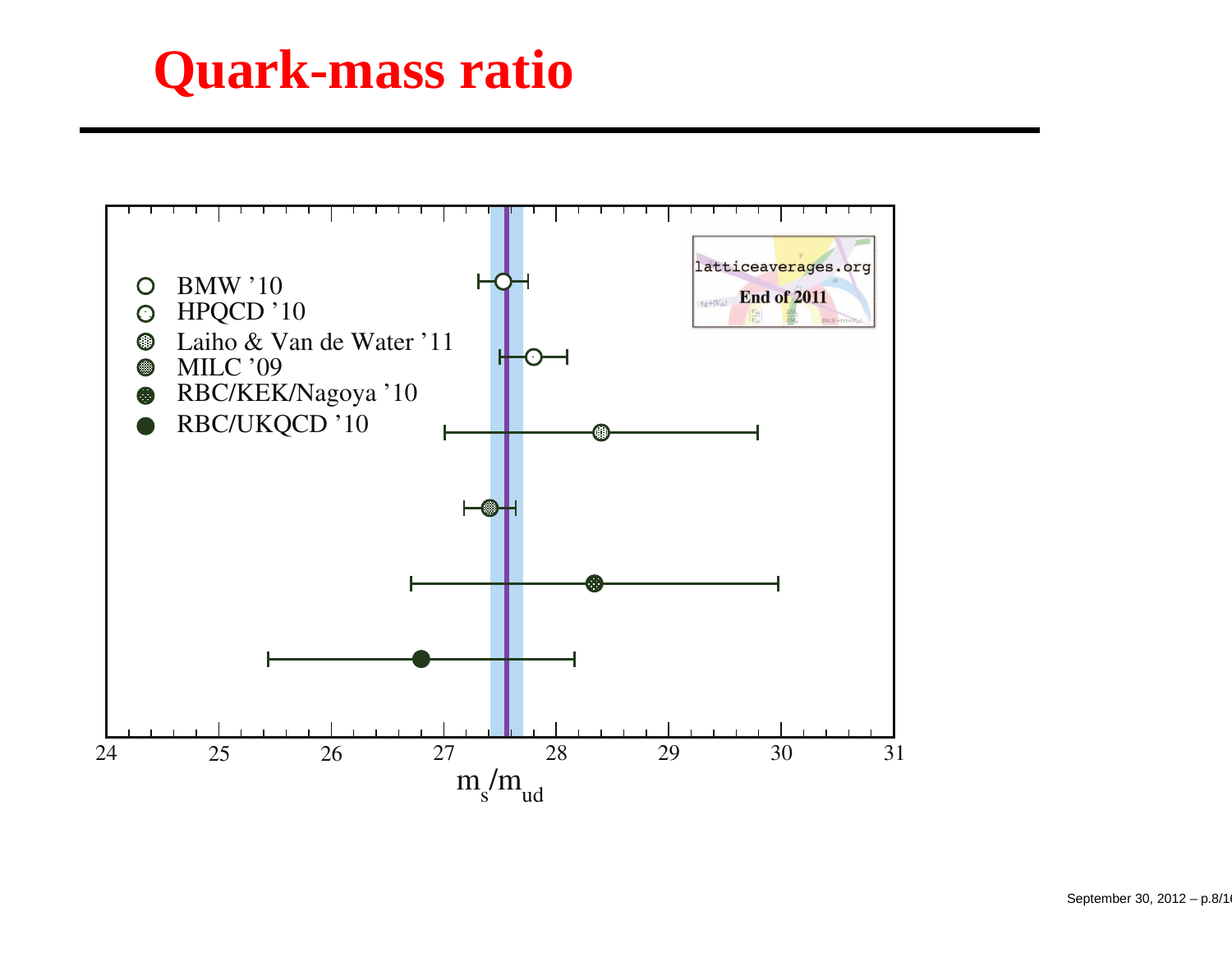$f_K/f_\pi$ 



BMW, MILC, and HPQCD dominate the 2+1 flavor world average $f_K/f_\pi = 1.1936(53).$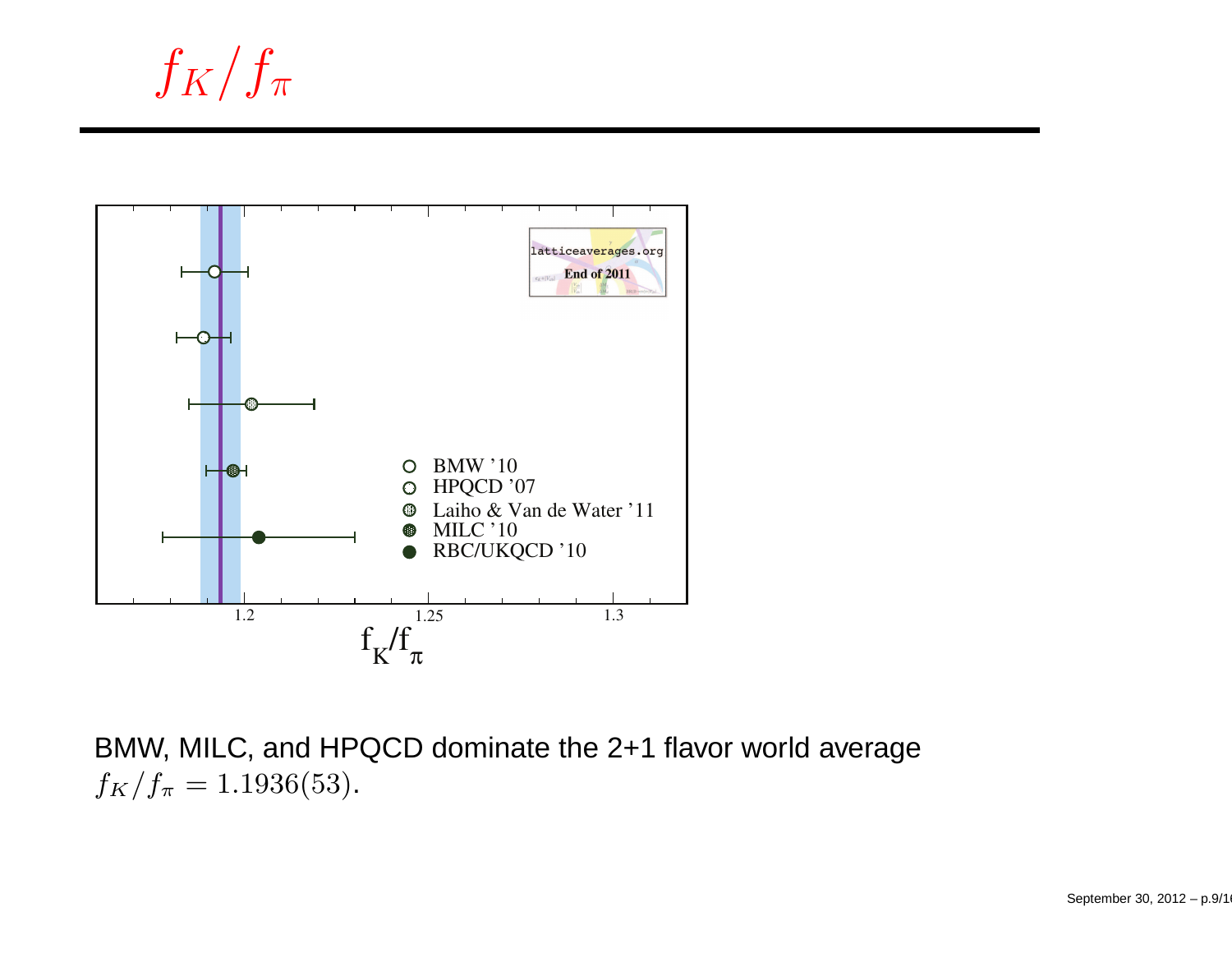#### **First row unitarity constraint**



Plot from Flavianet.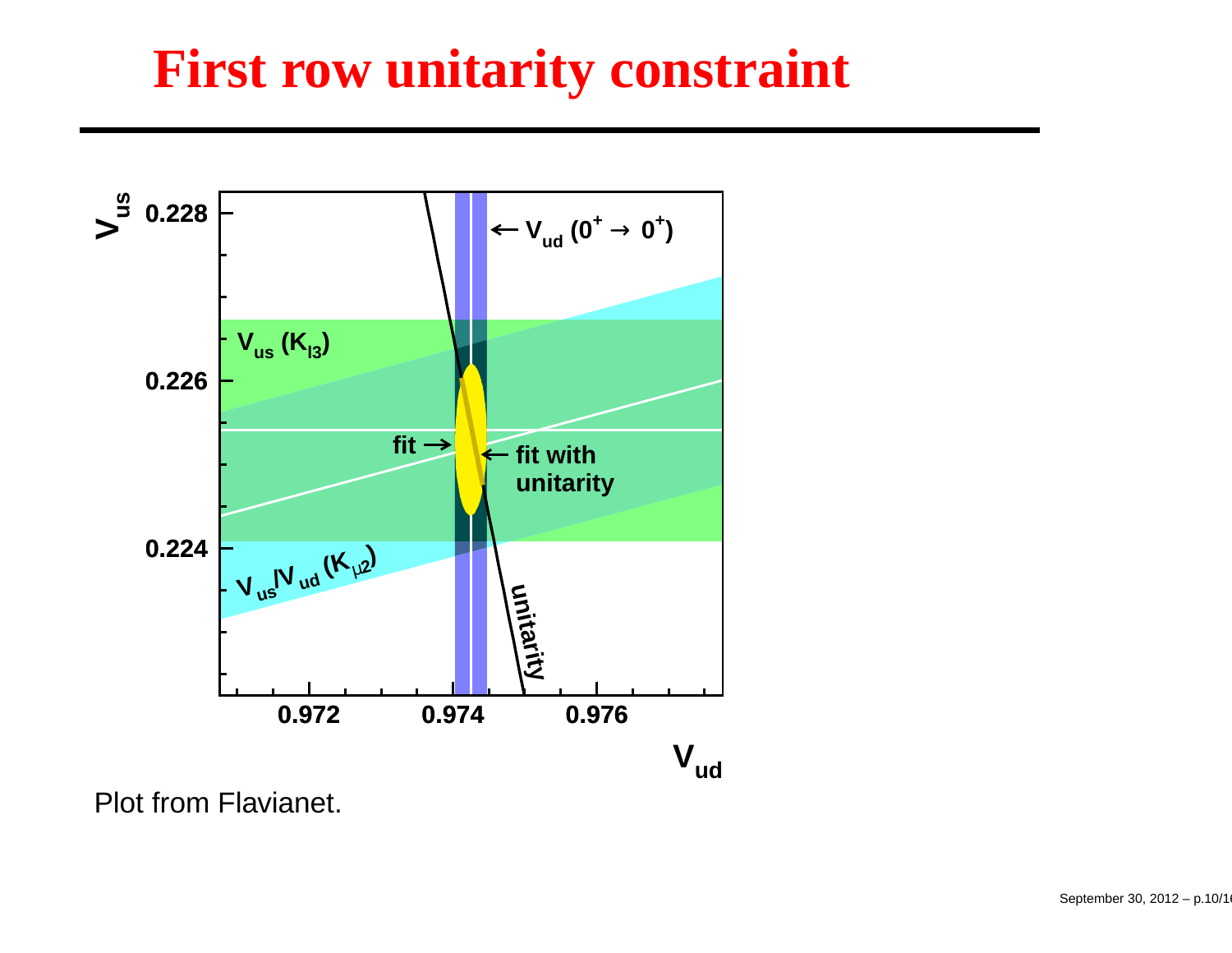#### **New MILC calculation**

Other lattice groups are working on  $f_K/f_\pi$ , but I will focus on the work of MILC as representative of current efforts.

The new MILC calculation is significantly improved over what was donepreviously:

- Highly Improved Staggered Quark (HISQ) action, so smallerdiscretization effects
- 2+1+1 flavors, so charm quark is included in the sea
- Multiple volumes to check explicitly finite size effects
- Physical light quark masses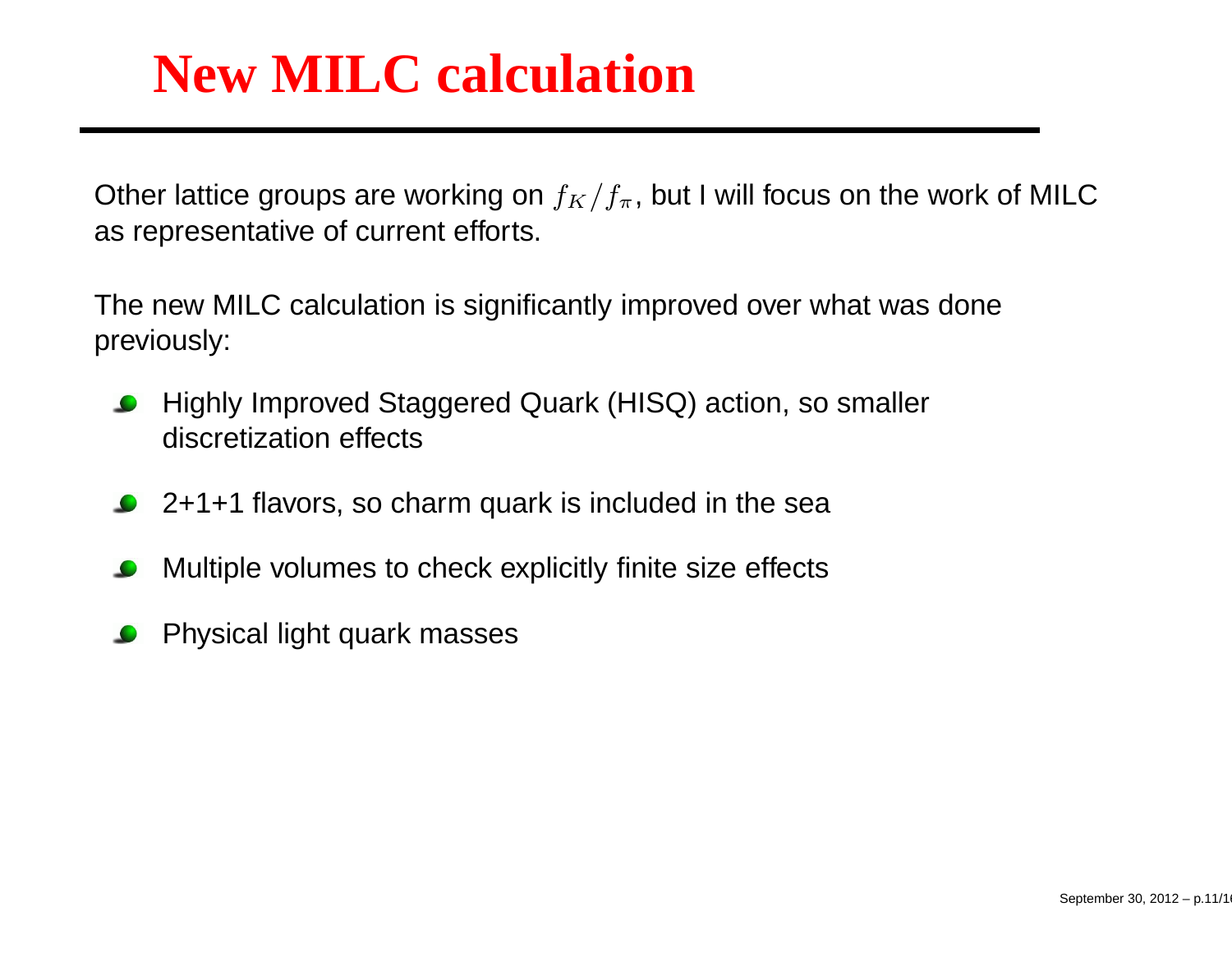#### **Interpolating in quark masses**



$$
(am_{xy})^2 = A_1 + B_1 a(m_x + m_y),
$$
  
\n
$$
af_{xy} = A_2 + B_2 a(m_x + m_y), \quad (m_x, m_y) \text{ near } (m_l, m_l)
$$
  
\n
$$
af_{xy} = A_3 + B_3 a m_x + C_3 a m_y, \quad (m_x, m_y) \text{ near } (m_l, ms)
$$
\n(4)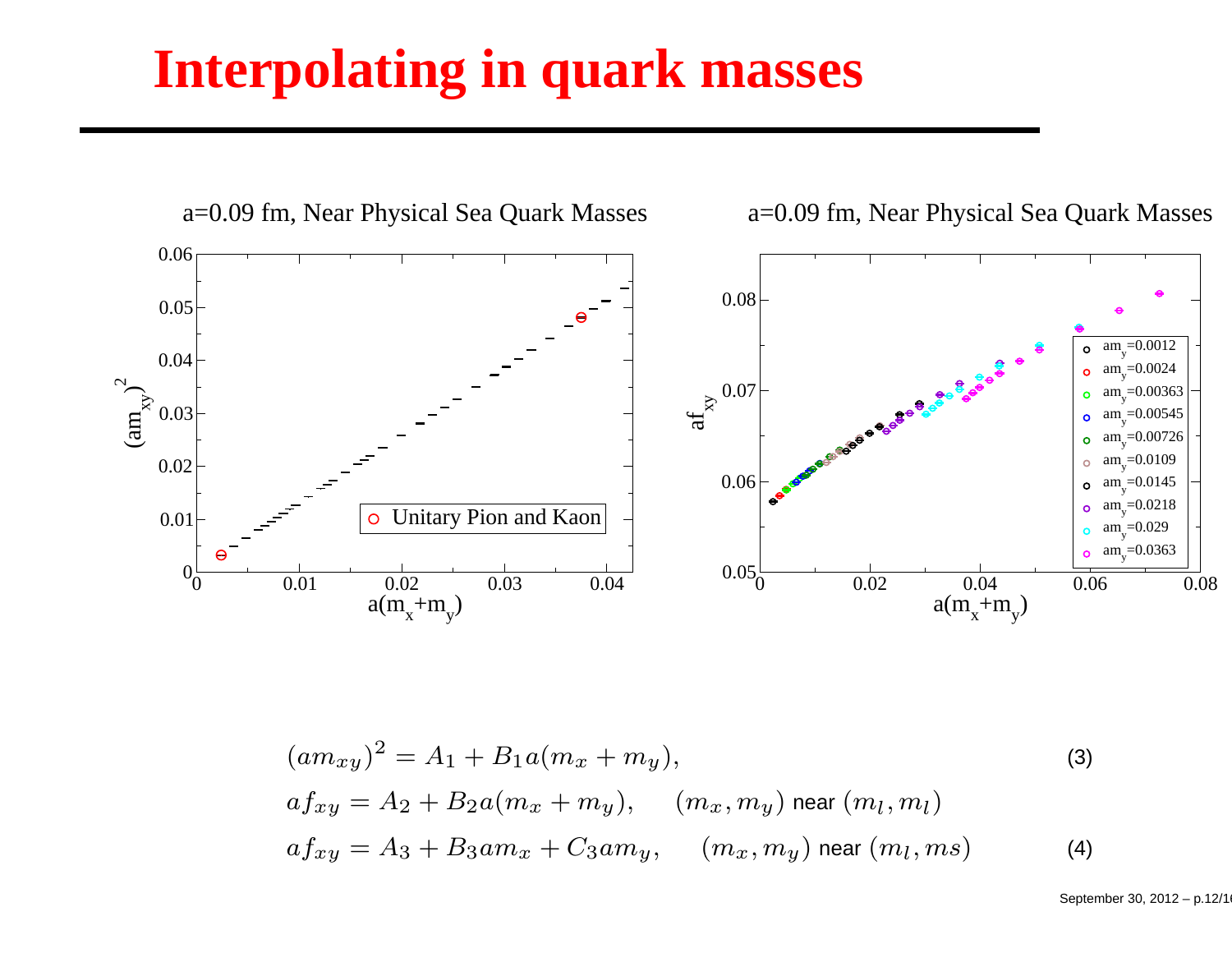## **Fixing the quark masses**

Do linear interpolations of lattice values of  $f_{xx}/m_{xx}$  and  $m_{xy}/m_{xx}$  and use physical  $(f_\pi/m_\pi)$  to obtain  $m_l$  and  $m_K/m_\pi$  $_{\pi}$  to obtain  $m_s.$ 

Linearly interpolate  $f_{xx}$  and  $f_{xy}$  to  $m_x=m_l$  and  $m_y=m_s$  to obtain physical  $f_K/f_\pi$ .

This avoids <sup>a</sup> direct determination of the lattice scale.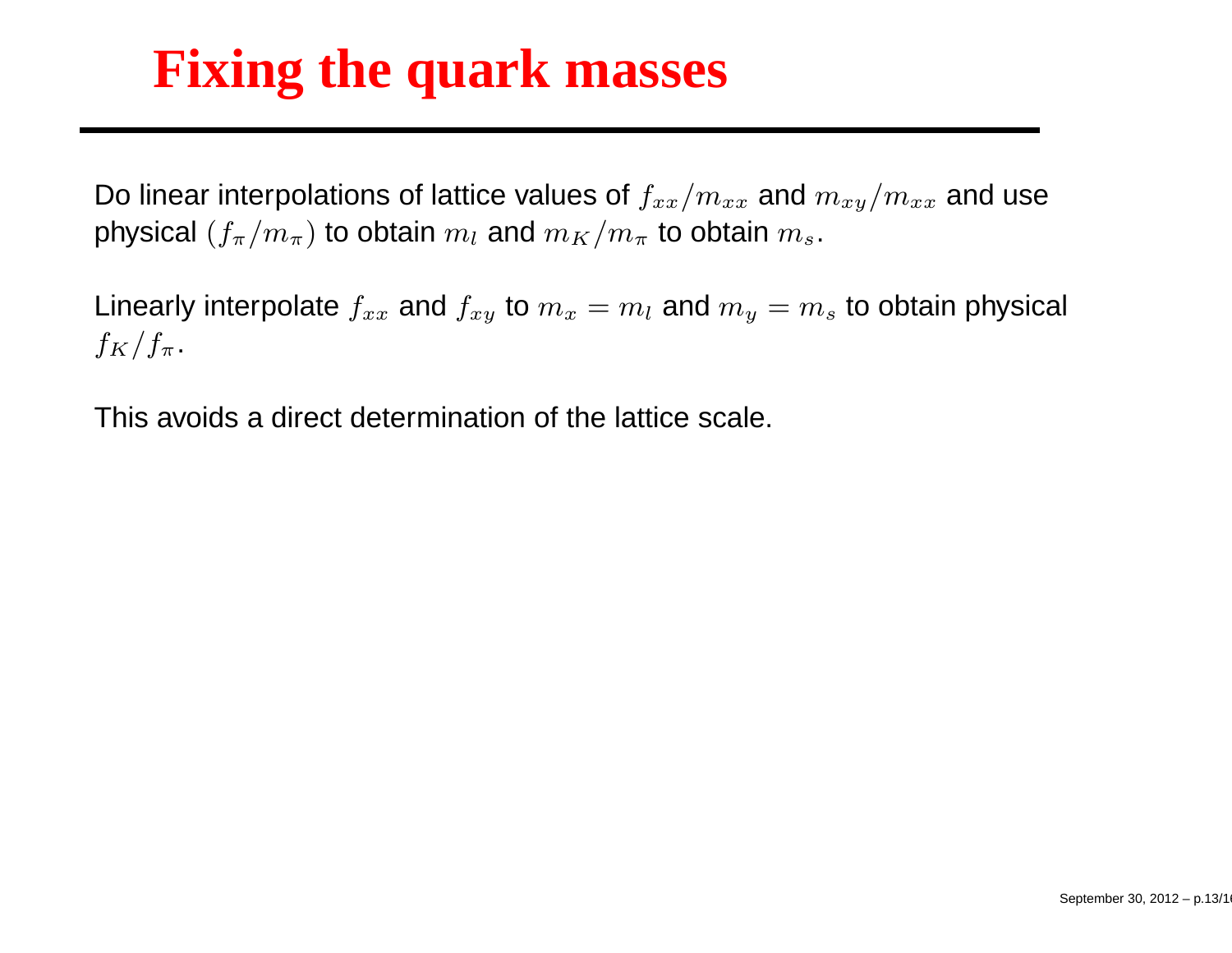#### **Finite volume effects**



For the final results we restrict ourselves to  $m_\pi L >4$  and pions near the physical point, where 2-loop chiral perturbation theory is <sup>a</sup> good estimate of finite-size effects.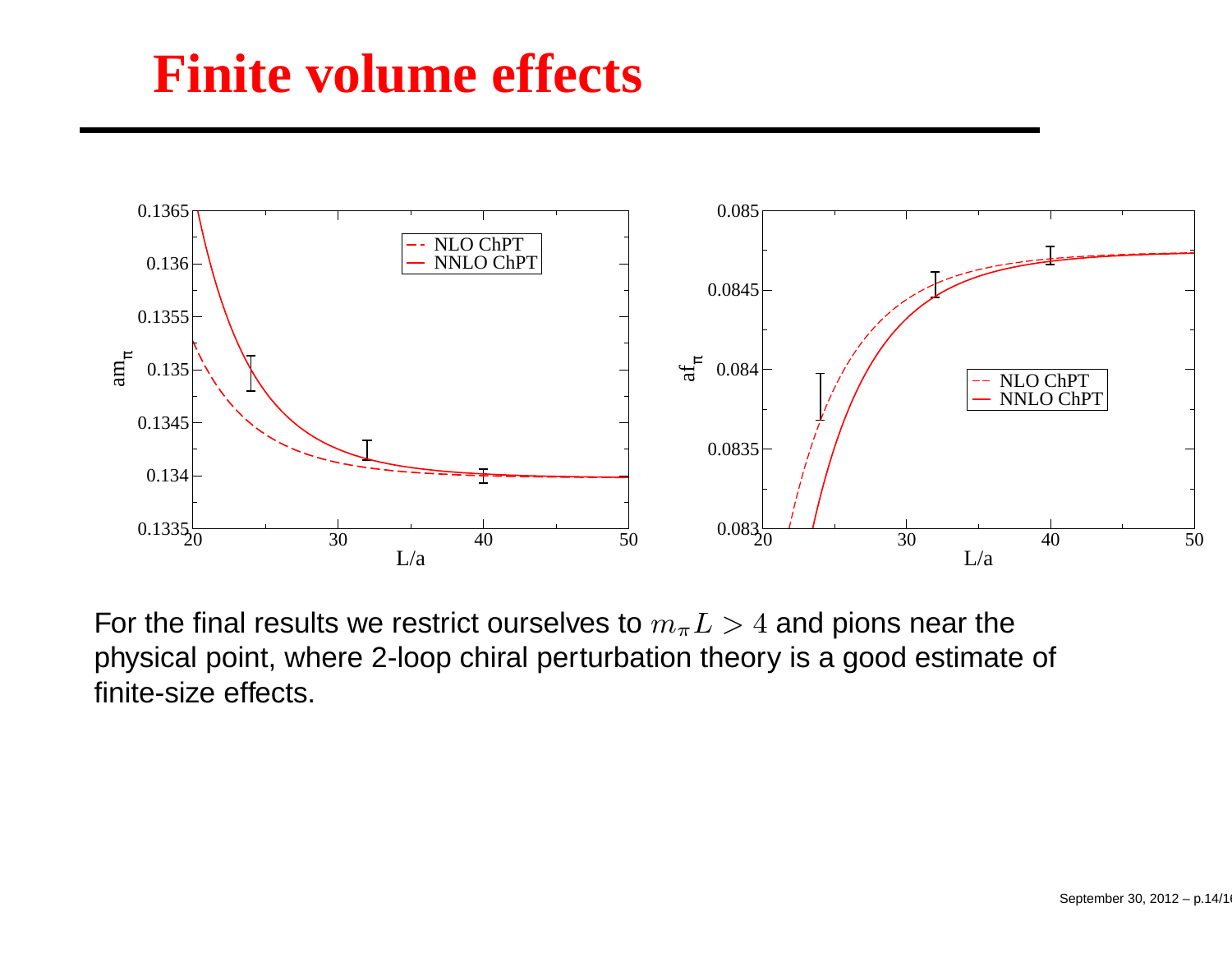## **Continuum Extrapolation**



If we take the central value from the linear extrapolation and <sup>a</sup> continuum extrapolation systematic error from the difference between linear and quadraticfits, we find  $f_K/f_\pi = 1.1897(20)_{\rm stat}(23)_{\rm extrap}.$  Other errors are likely small, but are not yet quoted.